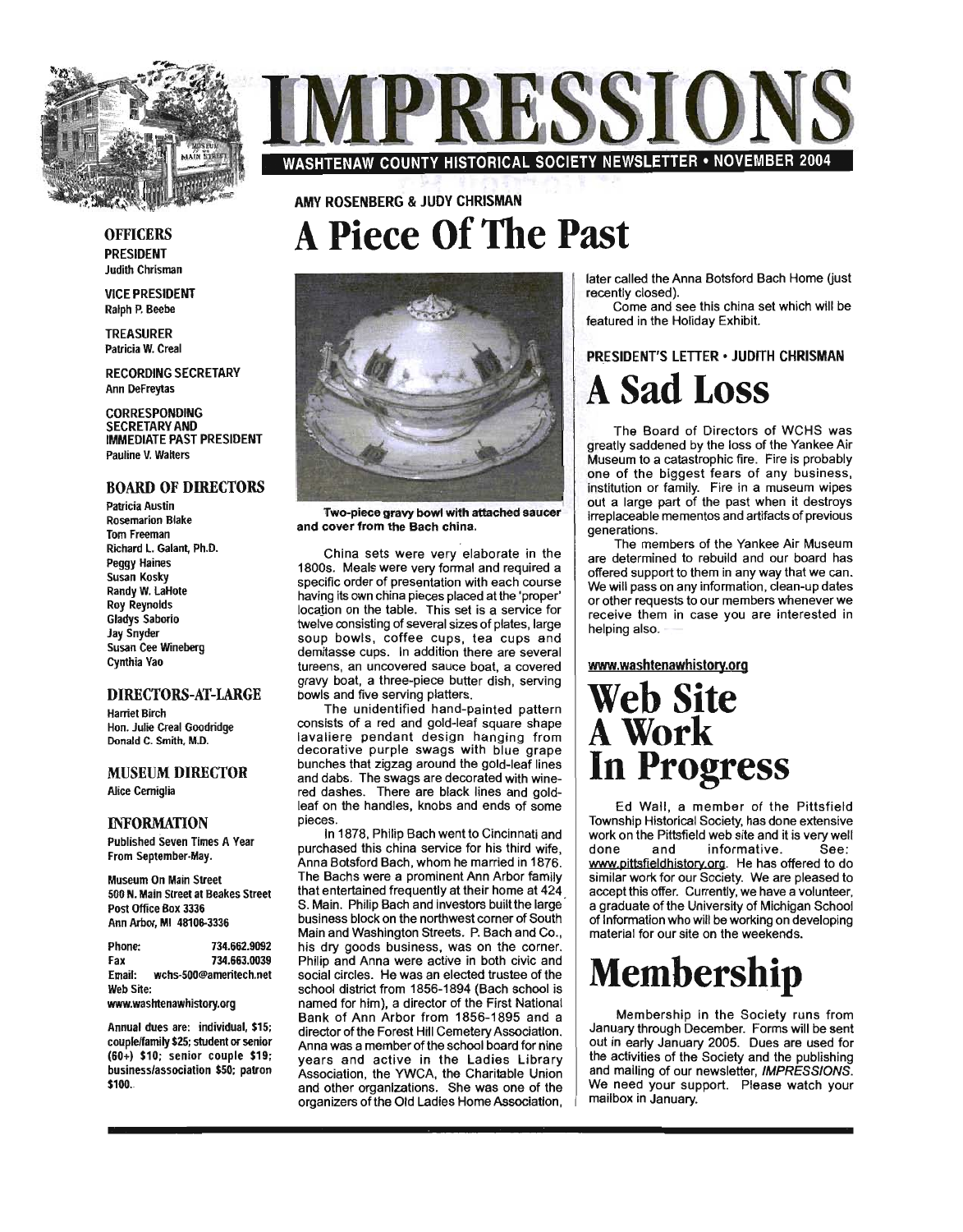### SPEAKER· GILBERT CAMPBElL THE UNIVERSITY OF MICHIGAN: **The History Of Gordon Hall**

On Sunday, October 17,2004 about thirty members and friends of the Society gathered at the Dexter Area Museum to hear Mr. Gilbert Campbell, president of the Dexter Area Historical Society, talk about the history of Gordon Hal/.

Before we start talking about Gordon Hall you need to know about the man behind it. Samuel Dexter came from a well-to-do family. His father was a lawyer, a representative, a senator and a Chief Justice of the Massachusetts Supreme Court. He was also Secretary of War under President John Adams and then Secretary of Treasury under Presidents John Adams and Thomas Jefferson. So, you can see there was a little bit of money in the family. Samuel was born in 1792 and graduated from Harvard in 1812 at twenty-years of age. In 1815 he had his law degree. He was a very intelligent person and you can see that by what he accomplished. In 1816 he married Amelia Prevost and they had two sons: Samuel P. Dexter, who was born in 1817 and lived to be thirty two, and Augustine, born in 1820. Unfortunately, both Judge Dexter's wife and second son died in 1822.

After grieving for a while, he decided to take a trip west and came to Michigan, bringing-\$80,OOO with him, a great deal of money back then. When he arrived at the area where Mill Creek joins the Huron River, he thought that would be a good spot for a mill and a village which he named Dexter after his father.

He also did a lot of exploring in the area. In one summer on horseback, he covered two-thousand miles throughout southeast Michigan. He also bought thirtyfive hundred acres from the U.S. government, so he was quite a land baron as well.

In the fall of 1824 he traveled back to New. York, where he married seventeenyear-old Susan Dunham. A year later they came back to Dexter and had a log cabin built down by the Huron River. They didn't live there long. He had brought back plans for a grand frame house, which was built by the Huron River on Huron Street.

Dexter used to let newcomers stay in his original log cabin. He kept a barrel of flour and a barrel of smoked meat for newcomers to help them get started in Dexter. They could stay there as long as they needed until they got their own home built. That's pretty much how he settled the Village.

Dexter's new home was wellconstructed with fine detail and was listed on the HistoricAmerican Buildings Survey. In 1939 the owner of the home decided



Gilbert Campbell spoke about the history of Gordon Hall.

that he was either going to tear it down or he would sell it to somebody for a thousand dollars. Three young women - Flora Smith; Cornelia Copeland, the daughter of Senator Copeland from the area; and Mary Steinbach - tried to raise \$1,000. They couldn't raise it and the house was demolished. So we have already lost one grand home in Dexter that Samuel Dexter had built.

In 1826 Governor Lewis Cass appointed Samuel Dexter first chief U.S. Justice of Washteneaw County, thus the name Judge Dexter. He was also appointed the first postmaster of Dexter. He ran the post office out of one of the rooms of that home down on Huron Street. He was also appointed to a four-year term as a regent at the University of Michigan. He only served for a year before he resigned.

In 1827 his second wife died in childbirth and the child died a few days later. He had pretty poor luck with his spouses and his children. After a period of time he married seventeen-year-old Millicent Bond, who had traveled with her widowed mother from the east coast to settle in Webster Township. He and his new bride rode a white charger back along the Indian trails from Webster to Dexter. They had a long marriage and eight children.

John Allen, one of the founders of Ann Arbor, and the Judge started the Western Emigrant, the first newspaper in Washtenaw County. In 1830 the Judge finally platted Dexter and based it on the plan of Washington D.C., with spoked-\_ wheel avenues and wide streets. He assumed then that the University of Michigan was going to move to Dexter. Later he decided he didn't want the University out here because it would ruin his village so he told them to stay in Ann Arbor.

Judge Dexter established the Village of Byron up in northern Livingston County, a beautiful area that he named after the poet. He is also credited with helping to found lona, Eaton Rapids, Tecumseh and Clinton and was instrumental in deciding the site of the county seat in Saginaw County, the city of Saginaw. He had purchased a lot of land there on one bank of the river. The other bank was quite marshy and that was where they were trying to set up the city; but he had the high ground. He donated and for the county courthouse and some other government buildings and but held on to the rest to sell it for businesses and homes. The courthouse still stands on the same site, though it is a later building.

The Judge was also very interested in the railroad, which was in its infancy back then. He was the first to print a vision of a transcontinental railroad. He wanted the railroad to come through Dexter so, in 1837, he deeded a one-hundred foot wide strip through the village for the railroad to come through. On July 4<sup>th</sup>, 1841, his dream came true. The railroad came to Dexter. Unfortunately, there was a problem - he had let the railroad come through the orchard near his house and they COUldn't get any sleep at night. He didn't care for that too much and so he decided to build a new home west of the village on a seventeen-hundred acre estate with a beautiful view of Dexter.

Calvin Fillmore, a carpenter, contractor, and brother of President Millard Fillmore, was one of the designers and helped build the house. It took two years to build that magnificent mansion. Much of the lumber had to be carted in from around the state, up north, and from the Detroit area. In 1843 the home was finished and they named it Gordon Hall, which was his mother's maiden name. Much of the oak for the construction may have come from his seventeen-hundred acres. We had a chance, a couple of years ago, to tour the attic where one huge oak main beam is fifty-feet-Iong, with not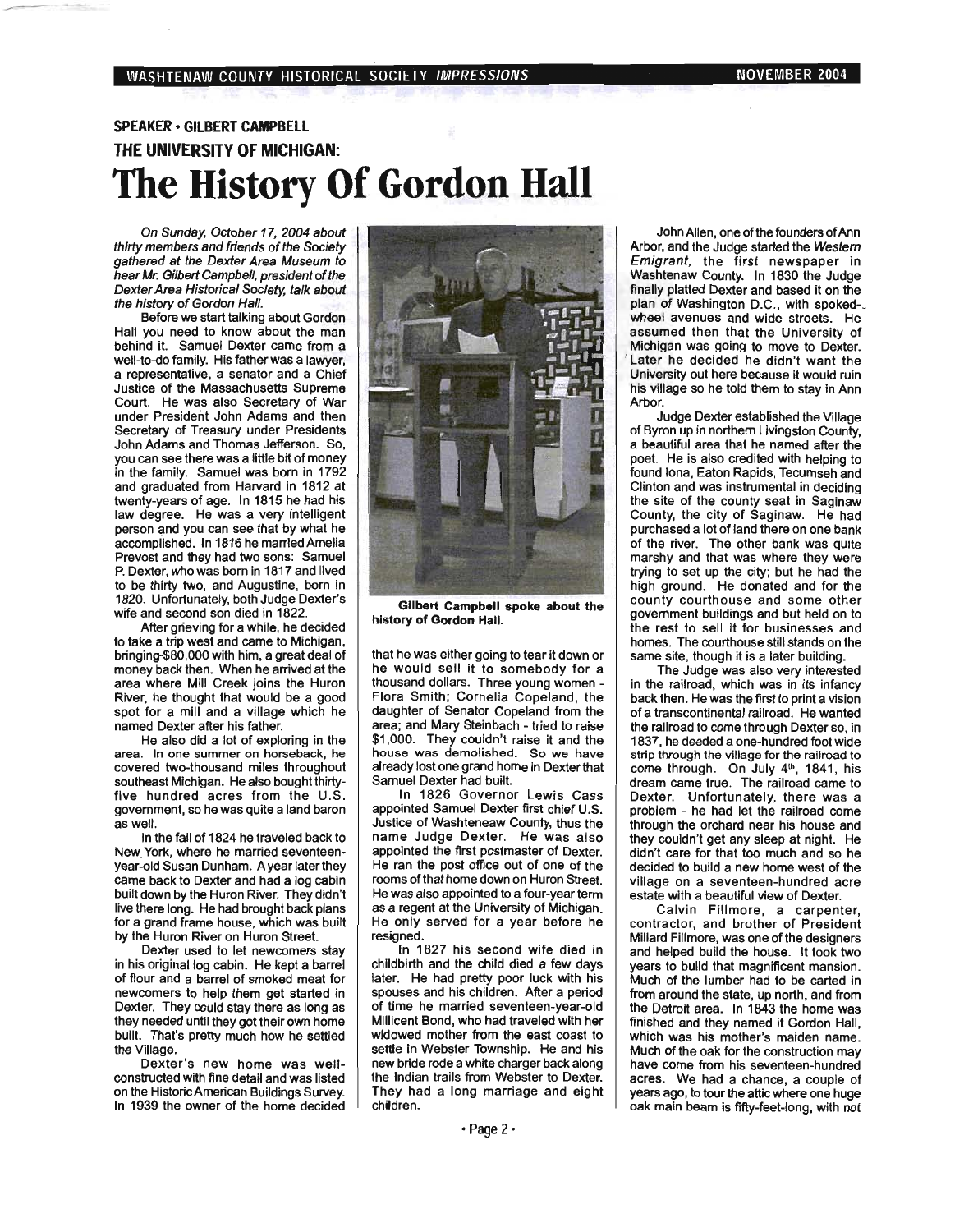a knot in it.

Three presidents have visited Gordon Hall: James Polk, James Buchanan and Millard Fillmore. Gordon Hall has often been called one of the most impressive examples of Greek Revival architecture in the Midwest. Not only was the Judge an Anti-Mason and a devout temperance man, (though his original log cabin ended up a tavern), he was also a very vocal abolitionist. Gordon Hall is said to have served as a station on the Underground Railroad, though of course, nobody advertised that because harboring fugitive slaves was against the law. There is a trap door on the southwest porch, which leads to tunnels and these tunnels lead to a secret area in the basement. If you look down in the basement, it looks like a solid wall and a lot of framing of the house down there. When the university converted the building to apartments, that area was opened up. You can actually go back there now and see a fireplace and some rooms where it would have been very reasonable to hide several people. I think there were also tunnels leading from there back to the bams. We have not been able to see that because we don't have access to the house. The tunnels leading down to the secret rooms in the basement are still there.

Judge Dexter died in 1863 and his wife continued to live there until her death in 1899. After the Judge's death, Millicent decided to add a tower. We have a book with a photograph of it. It's a really ugly, four-story tower on the southwest corner of the home. She did this because she wanted each of her daughters to have a bedroom with a view. The tower was torn down in the 1930s, I believe.

In 1900 Thomas Birkett purchased Gordon Hall and owned it until about 1916. Then the property sat idle for a spell until Dr. Crumrine from Detroit purchased it and tried to fix up the areas that had really deteriorated. It's said that they put 70,000 shingles on that home. Dr. Crumrine's son rented the house out for a while after the doctor passed away and then it sat empty for many years. In 1934 the U.S. Department of Interior reported Gordon Hall as one of the oldest and most historic buildings in the state. They made detailed drawings and photographs of the building, which were deposited in the Library of Congress. Just this past week we downloaded the information off the website of the Library of Congress and now we have copies of those drawings and some old photos that were taken in 1934 of Gordon Hall.

In 1938 Senator Copeland convinced Katherine Dexter McCormick, a granddaughter of Judge Dexter married to the son of Cyrus McCormick of International Harvester fame to buy Gordon Hall and fix it up. She was from one fairly wealthy family and had married

into another one. She hired Emil Lorch, founder and dean of the School of Architecture at the University Michigan to take charge of restoring the home to its original beauty so that the Ladies' Library Club and other Dexter organizations could use the structure. She truly wanted the home to belong to the Village of Dexter.

In 1949 Katherine inherited a lot of money from the McCormick family and her lawyers told her she had to get rid of the home, donate it, so that she could save on taxes. Her lawyers worked out an agreement with the University of Michigan to accept this gift and some money to finish the restoration. Here's where some confusion comes in. The University insists that Mrs. McCormick wanted them to convert the home into apartments for U of M faculty and staff. That very well could be, but I doubt that she would have put a lot of blood, sweat and tears into restoring this home for ten years in order for it to be cut up and made it into apartments. Many believe the lawyers never told her the plans. She believed the restoration was going to be finished by Emil Lorch. Some say she cried when she learned what had happened and so did Dean Lorch. It was just heart breaking to have that much of your life tom up.

There was a double-page spread in the Detroit News, March 6, 1951 on the destruction of the home with before and after pictures. One shows that between the two drawing rooms were nine-foot high carved wood pocket doors, twelve feet wide. Those doors were cut up with chain saws because they didn't know how else to get rid of them. They cut up the staircase and the banister from the first floor to the second floor. The ceilings were high and the grand hallway took up a lot of space. They were going to cut up the fireplace mantels, too, but· some of them were saved by the Washtenaw County Historical Society. I think they (WCHS) have returned some of them recently. Some mantels are still in the house but they've been painted over. They took out a couple of the chimneys and fireplaces of the four or six fireplaces when they remodeled

One can only believe Mrs. McCormick would not have agreed to the destruction after working for ten years to bring the home back to its Original beauty. The interior of the home was gutted and three apartments were built, two on the second floor and one large one on the first floor. The larger apartment was occupied by the then retired president of the University of Michigan, Alexander Ruthven. Some say that was a kind of a carrot to get him out of the University and offer him this grand home to live in. After he moved out of that apartment, the first floor was also divided into two apartments. There are four apartments there now and none is being used. Several years later

Mrs. McCormick also donated money to the University to build two three-bedroom ranch homes, which are still there.

In that article in the Detroit News, there were protests that came in from around the country and I like this one. In a telegram to the Detroit News, U. S. Grant, III, Major General, U.S.A., retired, said:

"Gordon Hall was designated by Talbot Hamlin, Fisk Kimball and Rexford Newcomb, aI/ experts in the field of architectural his' ory, as a foremost architectural treasure in Middle West. As president of the National Council of Historical Sites and Buildings, I did not hesitate to urge its preservation on behalf of our 82-member organization. We have noted with regret that the university's modeling will materially change its cultural value.

That must be the grandson of the President U.S. Grant, but I'm not sure. There are several other notable people that wrote the University asking them not to do it. In-1958, Gordon Hall was placed on the State Register of Historic Places and, in 1972, was placed on the National Register of Historic Places.

Skip a few years. Katherine Dexter McCormick passed away in 1967. She donated about six million dollars to MIT. She was one of the first women to graduate from there. They built the women's dorm with that money. And that's a whole other story. Katherine Dexter McCormick has really done a lot for the country. She was involved in the women's . right to vote. She was vice president of the League of Women Voters. She and Margaret Sanger were instrumental in organizing Planned Parenthood. She donated a lot of money for the research to develop the birth control pill. She never donated any money after that to the University of Michigan though, and I just wonder why.

Skip a few more years. On November 17, 2000, the Ann Arbor News published a story that the U. of M. planned to sell Gordon Hall. They would have it appraised, advertise it nationally and sell it by sealed bids to the highest bidder. They first planned, and I have to give them credit here, to pursue having the Historic District Commission designate the structure and two acres as an historic district. Just a postage stamp-sized piece of property as far as that whole 70-acre triangle is considered. Anyway, they did start the ball rolling on that.

On November 28, 2000, many community leaders were called to a meeting right here in this museum to discuss the fate of our village founder's home. It was decided that the Dexter Area Historical Society should obtain the property for the people of the Dexter area. That night we organized two committees, a financial committee and a planning

• Page 3·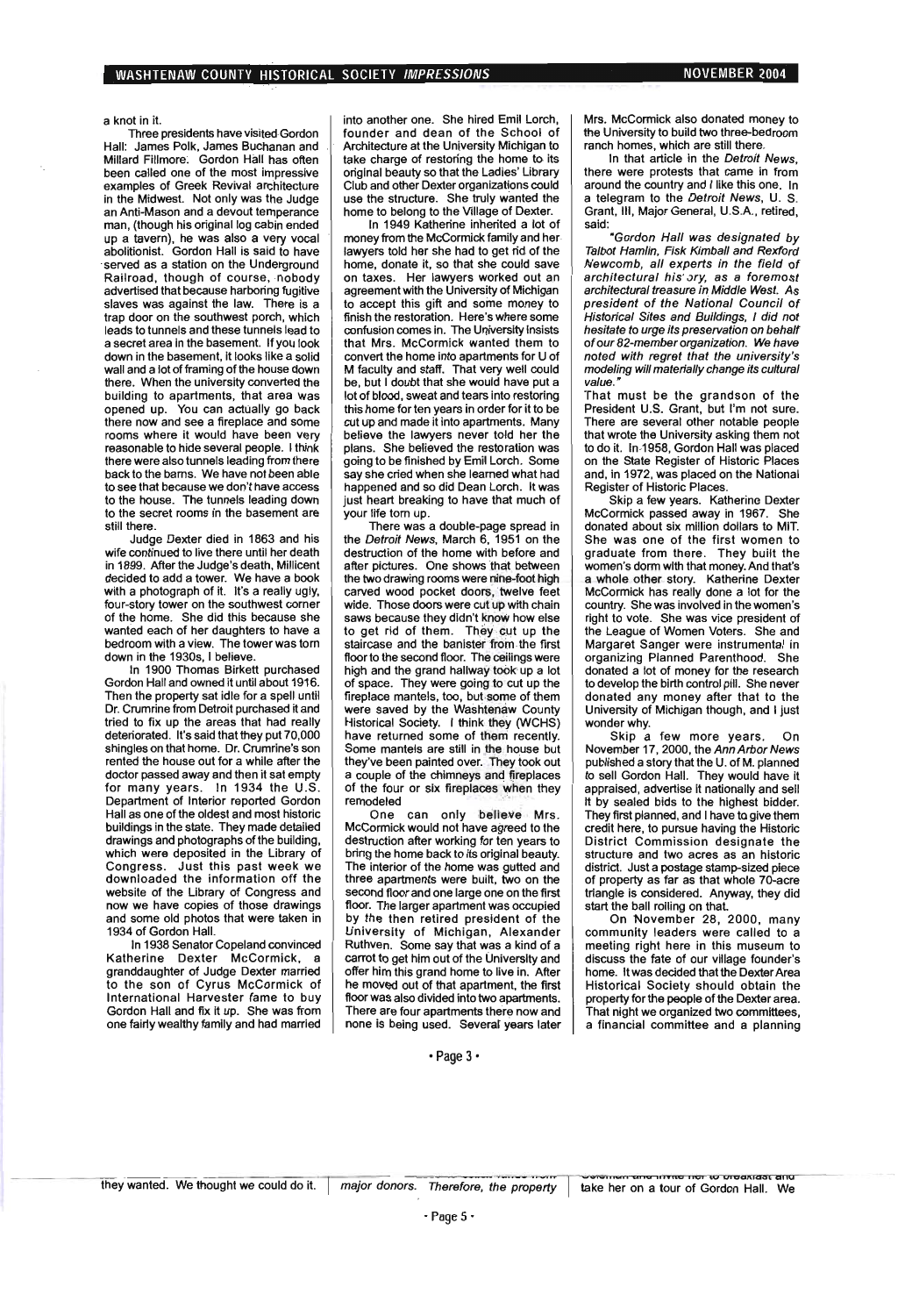committee and two people from Dexter, Paul Bishop and Paul Cousins volunteered to head them up. We had many, many meetings and we came up with a lot of great ideas and bright ideas to build support. I am marketing director at the Ann Arbor News so I arranged to have an ad inserted asking, "Please help save Gordon Hall in Dexter" and we asked for pledges and money. It didn't raise a lot but we did get a lot of people secretly saying, "When you get it, I'll pledge money." So we really wanted to build support and we ran this ad many times. I have to thank the Ann Arbor News for donating thousands and 'thousands of dollars worth of advertising. The Dexter Leader also ran the ad a couple of times and that also built support.

I think everybody here remembers the old Burma Shave signs. Well, we decided to do the same thing so we made up eight different little sayings and put these signs up around the county:

> At a fair price we hope to buy it Hey, U-M Regents Let us try it! SAVE Gordon Hall

Columned house high on a hill Part of history Important, still SAVE Gordon Hall

Sam Dexter's farm, grand Gordon Hall is threatened by urban sprawl SAVE Gordon Hall

Historic beauty loved by all Help Dexter save Gordon Hall SAVE Gordon Hall

Save Gordon Hall and its view for future generations, too. SAVE Gordon Hall

Great white house green fields wide Pioneer home and civic pride SAVE Gordon Hall

Sanctuary for slaves in flight seems only right to save this sight. SAVE Gordon Hall

Mansions and fields are history Preserve them all

#### for posterity SAVE Gordon Hall

We had those signs all over and everybody loved them, I thought. The University didn't really care for them. We had lots of other ideas, but we didn't get around to them. We were going to call the TV stations and we were going to try and recruit enough people to join hands and surround the property. I don't know how many people this would have taken but it would be a lot and we thought it would make the news. We were also going to hire a plane to fly around the U of M football stadium. 'Hey Regents, give us Gordon Hall', or something like that. We had some really great ideas and we did build up support. There were papers in Florida and New York and others mentioning that this little village was trying to get the village founder's home back from the University of Michigan. We had tee shirts made up with a picture of Gordon Hall on the front saying "Save Gordon Hall". As a matter of fact, I had a fellow from Massachusetts call to say he wanted one. His name was Gordon Hall. He sent me \$100 and said, "Send me some tee shirts. I want to give them out as Christmas presents." It was in one of the papers in Massachusetts that he had done this, so it truly was national coverage for this national treasure.

Our committees are still working although not as feverishly as we did then. One of our goals was to save the property from development and that's what I'll talk about now. The Washtenaw Board of Commissioners passed a resolution authorizing the Historic District Commission to study Gordon Hall. In February 2001 a preliminary study report was issued by the committee. In March the Washtenaw County Historic Commission reviewed and recommended conditional approval of a proposal to create a historic district for Gordon Hall. At that time they were still talking about the house and two acres.

In order to do this, they had to have a public meeting, and in April of 2001 one was held at Webster Township Hall to discuss this proposal. Many residents attended the meeting. The township hall was filled and most expressed, very vocally, the disapproval of only two acres being included with the home. Of course, at the time, all our committees and all our proposals were to save the whole property as just this one little green postage stamp area in western Washtenaw County that we hoped we could save for future people to enjoy. They all wanted all the acreage to be included and wanted the U of M to deed the property to the Dexter Area Historical Society. Their thought was that Gordon Hall was donated to the University; they've had it for 50 years, and they destroyed it. Let Dexter have it back.

Don't try to sell it.

Go back a little ways. We had talked to the Vice President for Finance at the University of Michigan and had somewhat of an agreement to set a price on it and we'd go to some major donors and try to raise \$2,000,000 or whatever it was priced at and another million to restore Gordon Hall. Originally he said, "Well, OK, I think we can do that. We'll give you a year to raise the funds. We'll set a price:

Then the Detroit Free Press filed a Freedom of Information Act request for the details of the agreement. Then, all of a sudden, our agreement with the U of M treasurer was no longer valid. "Sorry, I can't do that now." So there was another block put up. We weren't able to buy the property. We talked to the regents a couple of times: in June and July of 2001 and again in September of that year. I have the June and September letters here and I can read them if you like. I don't know if anybody else has had the opportunity to go in and speak to the regents. They sit in a big room, with columns in it, with the audience up above and there is a big table with the president sitting on the one end, about thirty feet away from you and you stand there to talk to them. All the regents are there and some very important people from U of M also listening, so you tend to get a little bit nervous but anyway, it was kind of fun.

"President [Lee] Bollinger, Regents, Ladies and Gentlemen, I would like to start by reading the first paragraph from a recent newspaper article:

"Just under the stone railroad bridge, and up the hill at the edge of the village, travelers are greeted by Gordon Hall, a handsome white mansion with towering columns set amid 70park-like acres. For more than 150 years, Gordon Hall has stood at Dexter-Pinckney and Island Lake Roads, a landmark storied for its links to U.S. history."

The following is the Dexter Area Historical Society's proposal for the acquisition of Gordon Hall:

The Dexter Area Historical Society seeks to acquire Gordon Hall and the surrounding seventy acres from the University of Michigan. This historic home was built and owned by Dexter's founder, Judge Samuel Dexter.

The Society's goals for acquiring the property are:

- To preserve, restore, and maintain Gordon Hall in its historic setting.
- To house the collected items pertaining to Gordon Hall and Dexter's history.
- To establish an historic interpretation of Gordon Hall's role during the Civil War as a station on the Underground Railroad.
- To continue the farming activity on this historic site.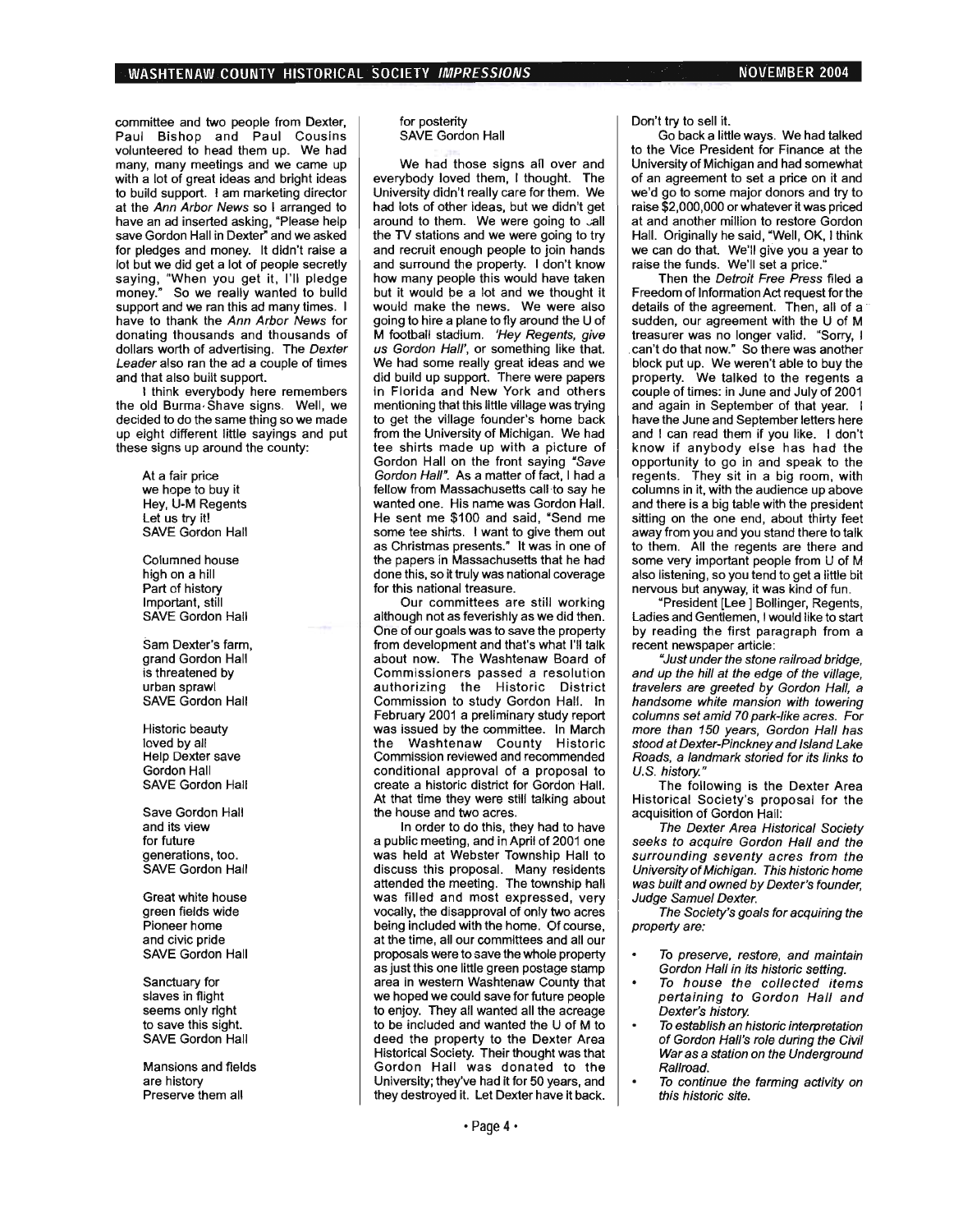need to try and find ways of financing. Last year, Dexter tried to pass a recreational and arts millage. The Save Gordon Hall part of the millage request would have yielded \$80- to \$100 thousand dollars a year over a ten-year period to maintain the house. Unfortunately, the millage did not pass.

I believe a lot of the people were looking at our efforts in trying to save Gordon Hall. We need to find a way of working through the school districts to find a way of funding this project through a millage. I believe there's got to be a way of dOing it. I don't believe' there's a way we can coordinate so that the four townships, Lima, Dexter, Webster and Scio, can vote on something like this. I think they're all pretty independent and I don't see any other way of doing this other than through the school districts.

There are many things we need help with. Mainly we need to find a way to get the property. There is, again, a sense of immediacy here because the University assured us that there are fire alarms in the Hall but the Dexter fire department says they know of no alarms in there. The house is insured, but the University selfinsures all their property. I have a feeling that if Gordon Hall were to burn, even though it's insured for a million or two million dollars, I don't think they'd rebuild it. So we really need to find a way of getting the property and controlling it for the future. Does anyone have a couple spare million dollars in their pocket today? We really do need some pledges to go to the University with, although I'd love to see them donate the property to us.

University officials said they cannot· donate Gordon Hall to the Dexter Area Historical Society because they are responsible to the people of the State of Michigan and their fiduciary responsibility is to get as much money out of everything as they can. However, they did donate the Tuomy property to the Michigan Historical Society so precedent has been set. There is a lot of history in Gordon Hall and it's a great home. We would really love to save it and have meetings like this one today at Gordon Hall someday.

For information, donations and pledges, contact:

> DEXTER AREA **HISTORICAL SOCIETY, INC.**  3443 Inverness Dexter, Michigan 48130 734 I 426-2519

## **Historical Holiday Gift Suggestions**

The Washtenaw County Historical Society has a few. The throws are \$50 each and are available at the Museum on Main Street and from other historical society groups in Washtenaw County.

These throws are woven in North Carolina of 100% cotton and are 60 inches by 50 inches. There are 19 images of buildings of groups that are members of the Washtenaw County Consortium. Mailing by US Priority Mail is available for \$8.00 each. For additional information: 734 / 662-9092.

Our Museum Shop has many interesting items available for purchase: Grace Shackman's two books on 19<sup>th</sup> & 20<sup>th</sup> Century



Ann Arbor; books on Ypsilanti and Saline history; tiny hand-made bells; note cards; post cards; a birds-eye map of Ann Arbor (1880) and much more. Check our web site for list: http://www.washtenawhistorv.org/gift shop/books

## **Speaking Of Washtenaw County Consortium**

Our Society was one of the groups instrumental in developing this Consortium of 26 units in Washtenaw County that had buildings and/or organizations of historical interest. The Yankee Air Museum, in western Wayne County, is also a member and, sadly, was destroyed by fire in early October 2004.

The Consortium held a **WANDER WASHTENAW Open House** in May 2004 wherein 16 of the units were open for visitors, much as a house tour. With one tickets guests were able to inspect any of the buildings on that weekend. There are early plans in the works fot such an open house in September 2005 on a non-UM home football weekend.

The Consortium has a four-color brochure available at the member organizations. The Washtenaw County Historical Society has them available for visitors. To receive one by mail send a self-addressed, stamped (\$0.83 cents postage) to: Washtenaw County Historical Society, 500 N Main Street, Ann Arbor, Michigan 48104. For additional information: 734 / 662-9092.

### **ALICE CERNIGLIA Holiday Exhibit Tables & Chairs**

Come and taste a slice of the holidays of the late  $19<sup>th</sup>$  century. Take home sample recipes to make at home. Enliven new traditions with some of the old.

Vintage table settings and recipes are the fare at the Museum on Main Street this holiday season. Using a selection of table ware from our collection, and featuring the china service of the Philip Bach family, volunteers will recreate recipe favorites and table settings of the late 19<sup>th</sup> century. The museum will present a warm and tasty rendering of the holiday season in 1860-1900 Washtenaw County.

Homemade taffy, butterscotch cakes and candy canes will be part of the treats shared at our special Holiday Open House weekends of December 4th & 5th and 11th & 12<sup>th</sup>. The exhibit will run from December 1, 2004 through February 20, 2005. Our regular hours are Wednesday, Saturday and Sunday from Noon to 4 pm and by appointment. Groups welcomed.